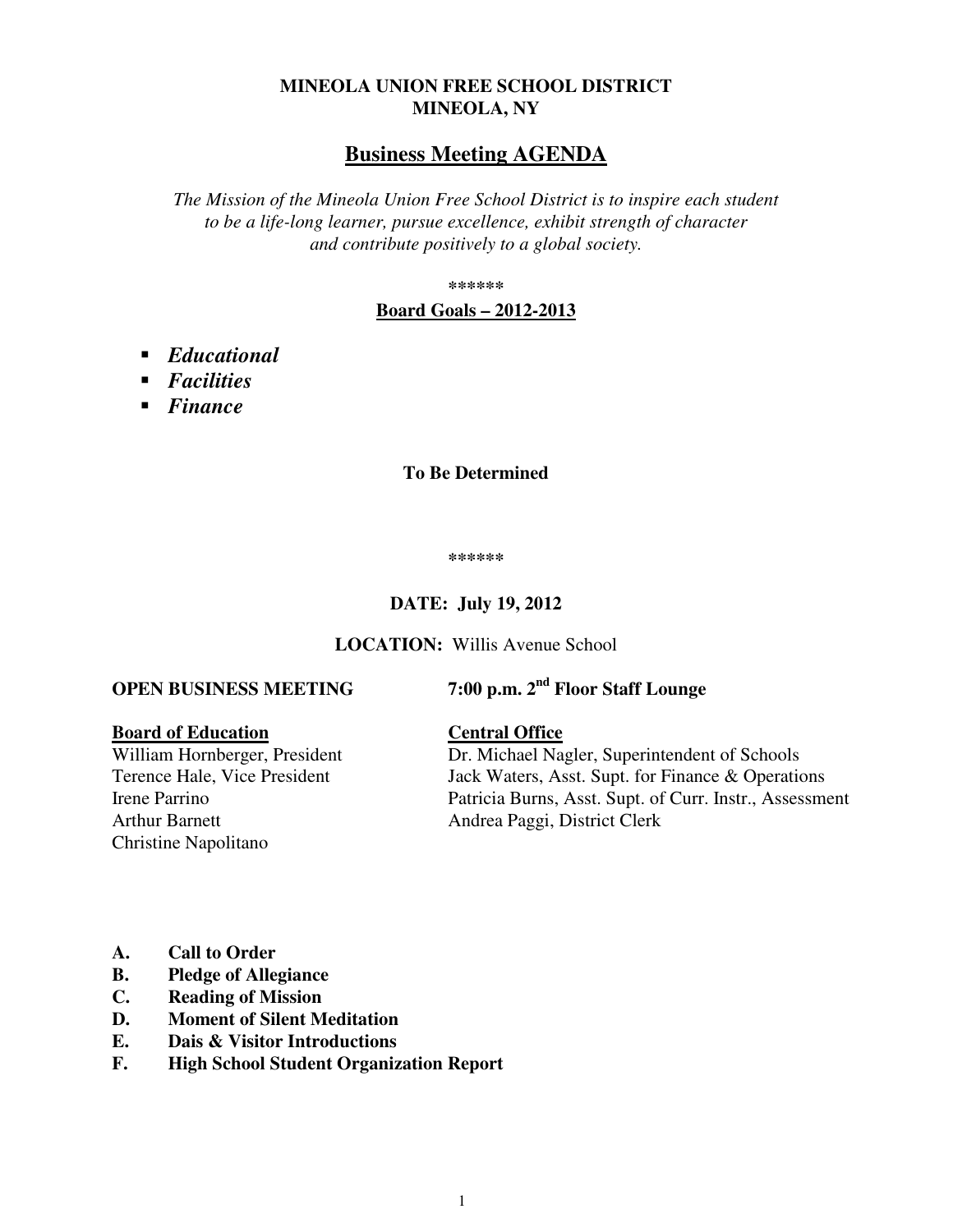- **G. Old Business**
- **H. New Business**

#### 1. **Receipt of Internal Auditor's Agreed Upon Procedure Report**

**RESOLUTION # 5- BE IT RESOLVED** that the Board of Education of the Mineola UFSD hereby acknowledges receipt of the Internal Auditor's Agreed Upon Procedures Report related to the District's Special Education audit previously reviewed by the Audit Committee.

| <b>Motion:</b><br>Second: |     |  |
|---------------------------|-----|--|
| Yes:                      | No: |  |
|                           |     |  |
|                           |     |  |
|                           |     |  |
|                           |     |  |
| Passed:                   |     |  |

#### 2. **Receipt of Internal Auditor's Agreed Upon Procedure Report**

**RESOLUTION #6- BE IT RESOLVED** that the Board of Education of the Mineola UFSD hereby acknowledges receipt of the Internal Auditor's Agreed Upon Procedures Report related to the District's Risk Assessment audit previously reviewed by the Audit Committee.

| <b>Motion:</b><br>Second: |     |  |
|---------------------------|-----|--|
| Yes:                      | No: |  |
|                           |     |  |
|                           |     |  |
|                           |     |  |
|                           |     |  |
| Passed:                   |     |  |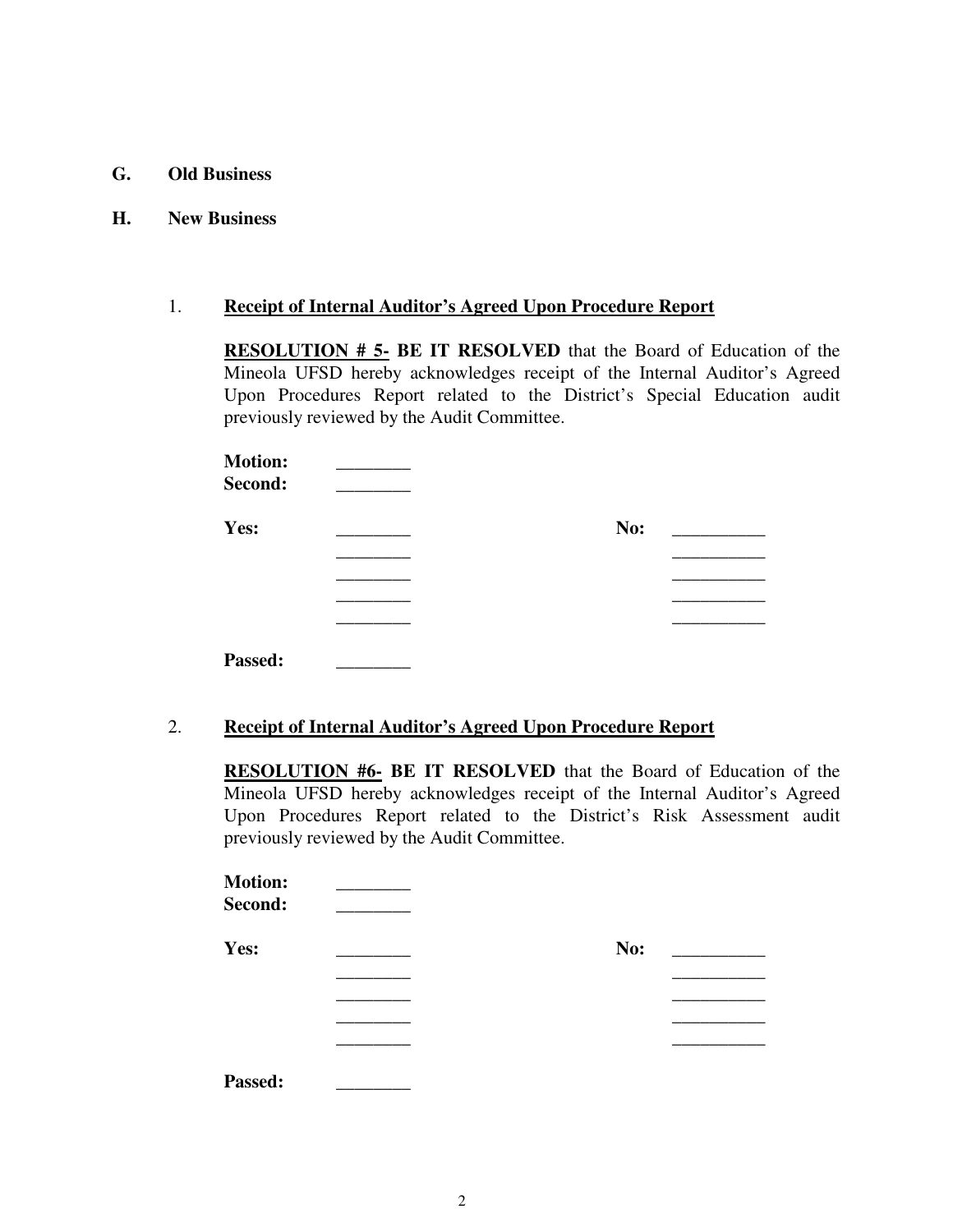#### 3. **Change Order**

**RESOLUTION # 7- BE IT RESOLVED** that the Board of Education of the Mineola UFSD accepts Change Order No. G1 for Contract G- General Work for the building addition to the Hampton Street School Building addition in the amount of \$12,671.90. This change order has been reviewed and approved by the architect and the Contractor.

| <b>Motion:</b><br>Second: |     |  |
|---------------------------|-----|--|
| Yes:                      | No: |  |
|                           |     |  |
|                           |     |  |
|                           |     |  |
|                           |     |  |
| Passed:                   |     |  |

### 4. **Change Order**

**RESOLUTION # 8- BE IT RESOLVED** that the Board of Education of the Mineola UFSD accepts Change Order No. H1 for Contract H-HVAC for the building addition to the Hampton Street School Building addition in the amount of -\$1,350.00. This change order has been reviewed and approved by the architect and the Contractor.

| <b>Motion:</b><br>Second: |     |  |
|---------------------------|-----|--|
| Yes:                      | No: |  |
|                           |     |  |
|                           |     |  |
|                           |     |  |
|                           |     |  |
| Passed:                   |     |  |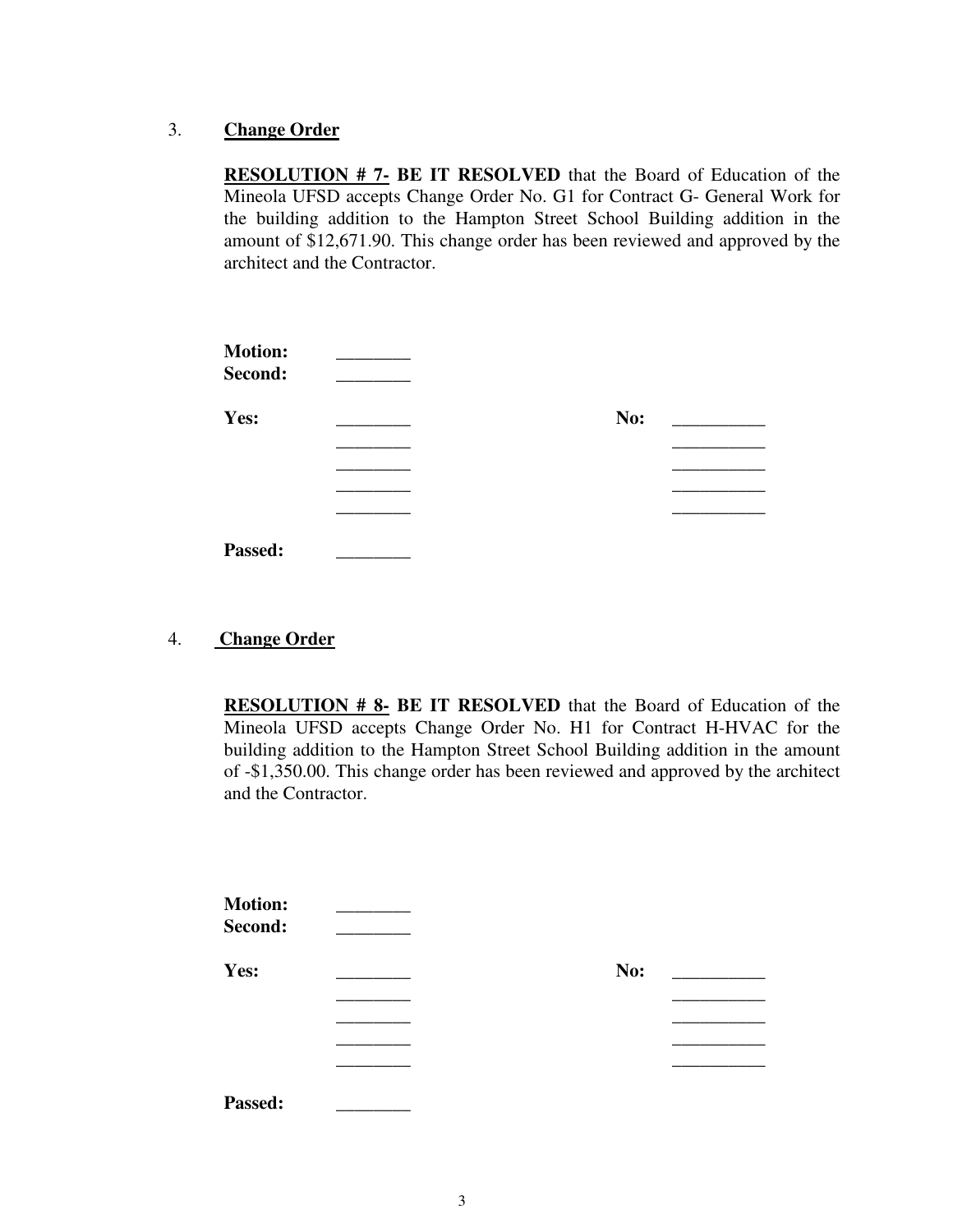#### **I. Consensus Agenda**

**RESOLUTION # 9- BE IT RESOLVED THAT** the Board of Education approves Consensus Agenda items I.1.a. through I.5.a., as presented.

| <b>Motion:</b><br>Second: |     |
|---------------------------|-----|
| Yes:                      | No: |
|                           |     |
|                           |     |
|                           |     |
|                           |     |
| Passed:                   |     |

# **1. Accepting of Minutes**

a. That the Board of Education accepts the minutes of April 17, 2012 business meeting.

#### **2. Instruction**

#### a. Appointments

1. That the Board of Education approves the appointment of Vincent Russo to the position of Driver Education Coordinator for Fall 2012 and Spring 2013 driver education program. Driver Education Coordinator and Instructor stipends: as per MTA contract. The Driver Education program is self funded.

#### b. Appointment of Coaches

1. That the Board of Education approves the appointment of the following coaches for the 2012-2013 school year.

| Position                  | <b>Employee Name</b> | <u>Step</u> | <b>Stipend</b> |
|---------------------------|----------------------|-------------|----------------|
| Soccer- $8th$ grade girls | Bruce Vatske         |             | \$4740.00      |
| Soccer- $7th$ grade girls | Dena Zornberg        |             | \$3896.00      |

#### **2.1. Instruction: Committee on Special Education Actions**

None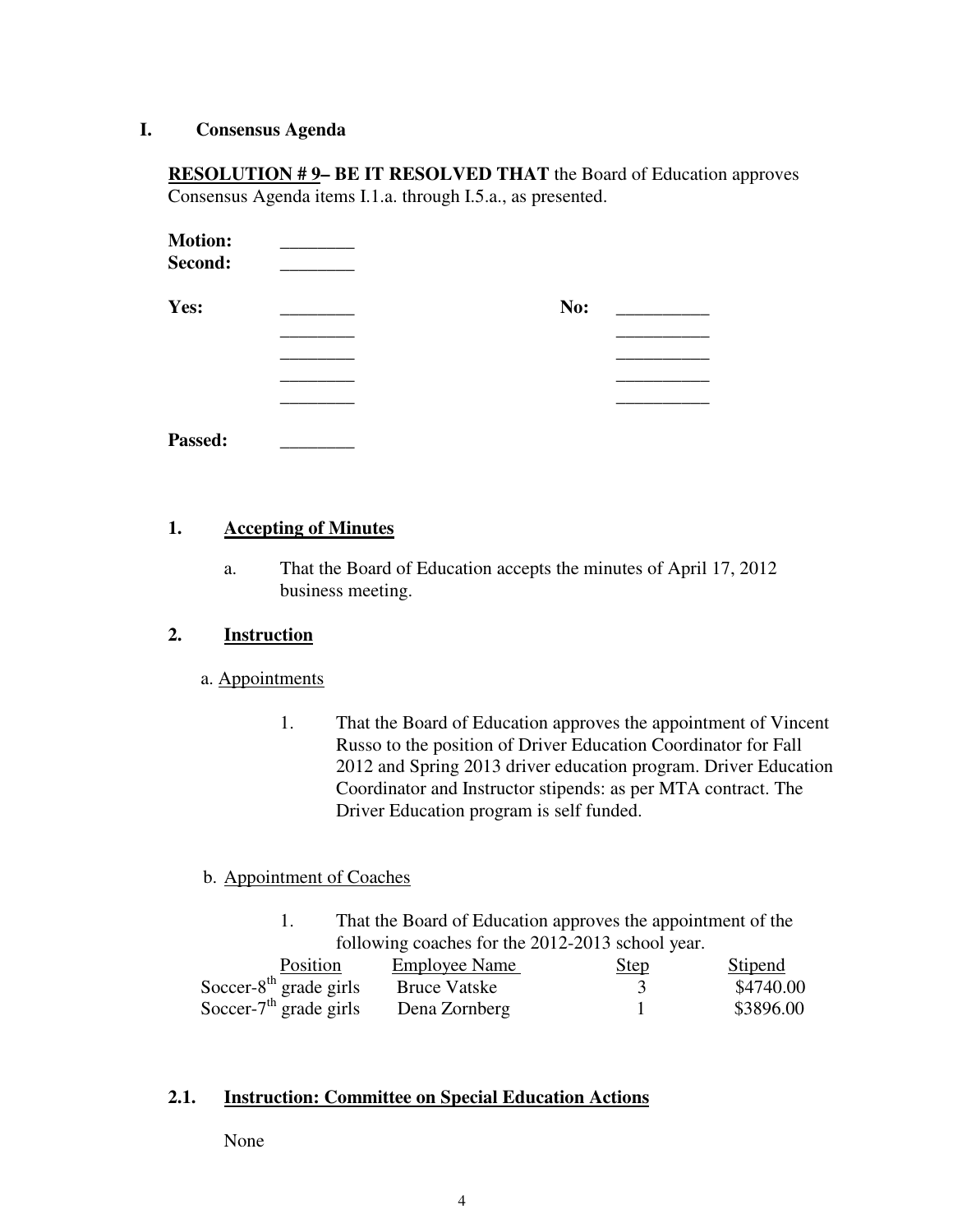## **2.2. Instruction: Contracted Instructional Services**

- a. That the Board of Education approves the contract for instructional services between the Hagedorn Little Village School and the Mineola UFSD for the 2012-2013 school year.
- b. That the Board of Education approves the contract for related services between Brookville Center for Children's Services and the Mineola UFSD for the 2012-2013 school year.
- c. That the Board of Education approves Special Education services agreement between Hicksville UFSD and the Mineola UFSD for the 2012- 2013 school year.
- d. That the Board of Education approves the related service agreement between Abilities Inc. and the Mineola UFSD for the 2012- 2013 school year.
- e. That the Board of Education approves the instructional services contract between Mill Neck Manor School for the Deaf and the Mineola UFSD for the 2012- 2013 school year.
- f. That the Board of Education approves the Individual Related Services Provider Agreement between Deborah J. Bousquet and the Mineola UFSD for the 2012- 2013 school year.
- g. That the Board of Education approves the application and contract between the Mineola Union Free School District and CORE for services for the period July 2, 2012 to June 30, 2013.
- h. That the Board of Education approves the contract between the Mineola Union Free School District and Syntax for communication services for the period July 1, 2012 to June 30, 2013. Cost: \$60,630.

# **2.3. Instruction: Student Actions**

That the Board of Education approves the following overnight field trips:

• Frost Valley Environmental Center, Claryville , NY, Monday, November 5- Wednesday, November 7, 2012 for AP Environmental Science and AP Biology Students.

# **2.4. Instruction: Other**

None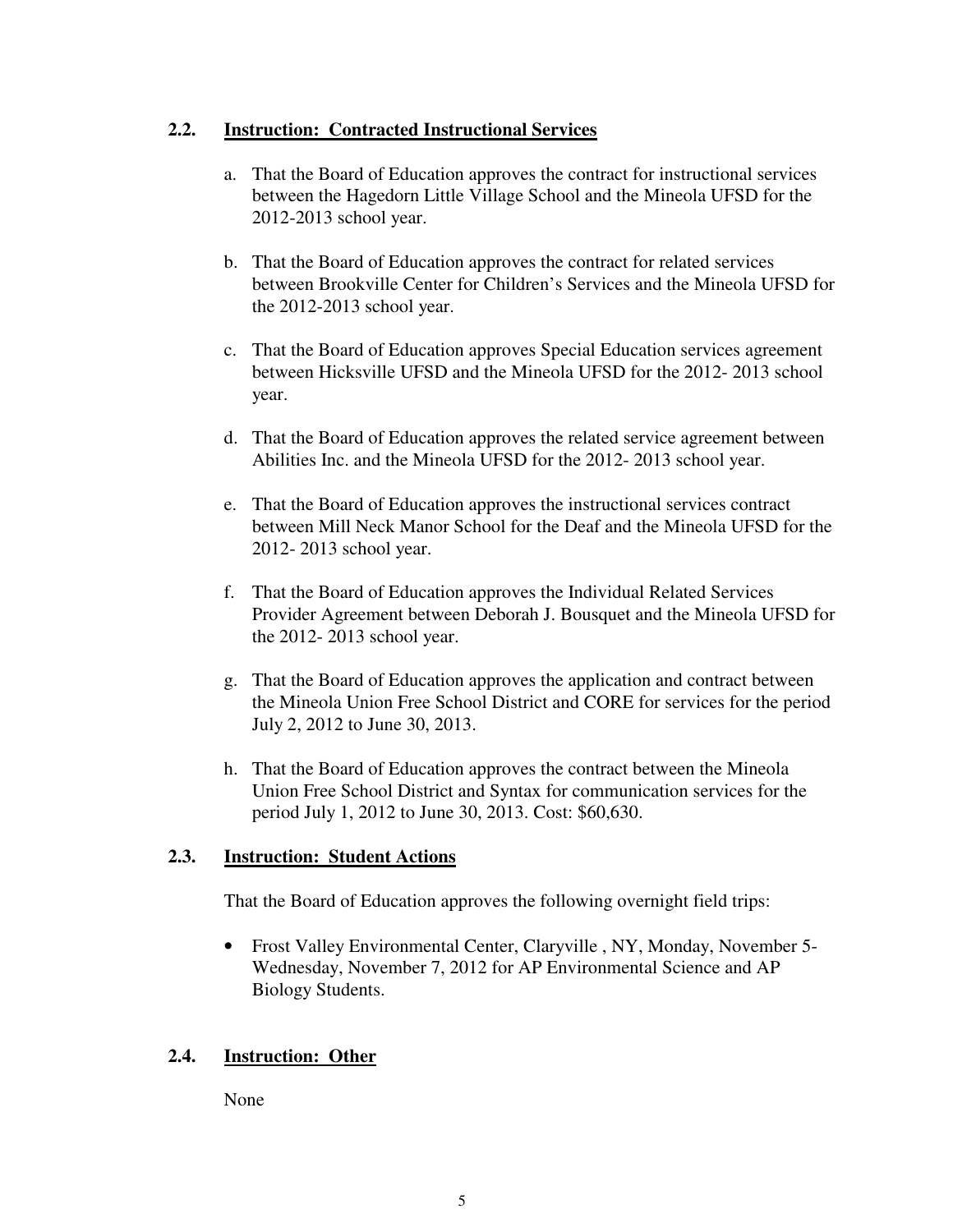# **3. Civil Service**

- a. Appointments
	- 1. That the Board of Education approves the appointment of Karen Dombeck, to the part time Seasonal Teacher Aide for Special Education effective 07/09/2012, with a split shift, at a salary of \$36.04 per hour (2009/2010 Teacher Aide Salary Schedule).
	- 2. That the Board of Education approves the appointment of Thomas Leek, to the position of Leave Replacement Cleaner, for Paul Ruppel, at the Willis Avenue School, effective 7/18/12, until the end of Paul's leave. Salary will be \$41,459, Step 1, prorated (2009/2010 Custodial Salary Schedule).

## b. Leave of Absence

1. That the Board of Education approves a paid Medical Leave of Absence to Paul Ruppel, Head Custodian I, effective July 18, 2012. Leave will be approximately 4 to 6 weeks and at doctor's discretion.

# **4. Business/Finance**

- a. Treasurer's Report
	- 1. That the Board of Education accepts the Treasurer's Report for the period ending May 31, 2012 and directs that it be placed on file.
- b. Approval of Invoices and Payroll
	- 1. That the Board of Education approves the Invoices and Payroll for the period ending June 30, 2012

| Warrant #23           | \$651,697.06   |
|-----------------------|----------------|
| Warrant # 24          | \$1,253,271.43 |
| <b>TOTAL EXPENSES</b> | \$1,904,968.49 |
| PAYROLL #23& #24      |                |
| General               | \$8,619,498.81 |
| Fund F                | 160,241.27     |
| <b>TOTAL PAYROLL</b>  | \$8,779,740.08 |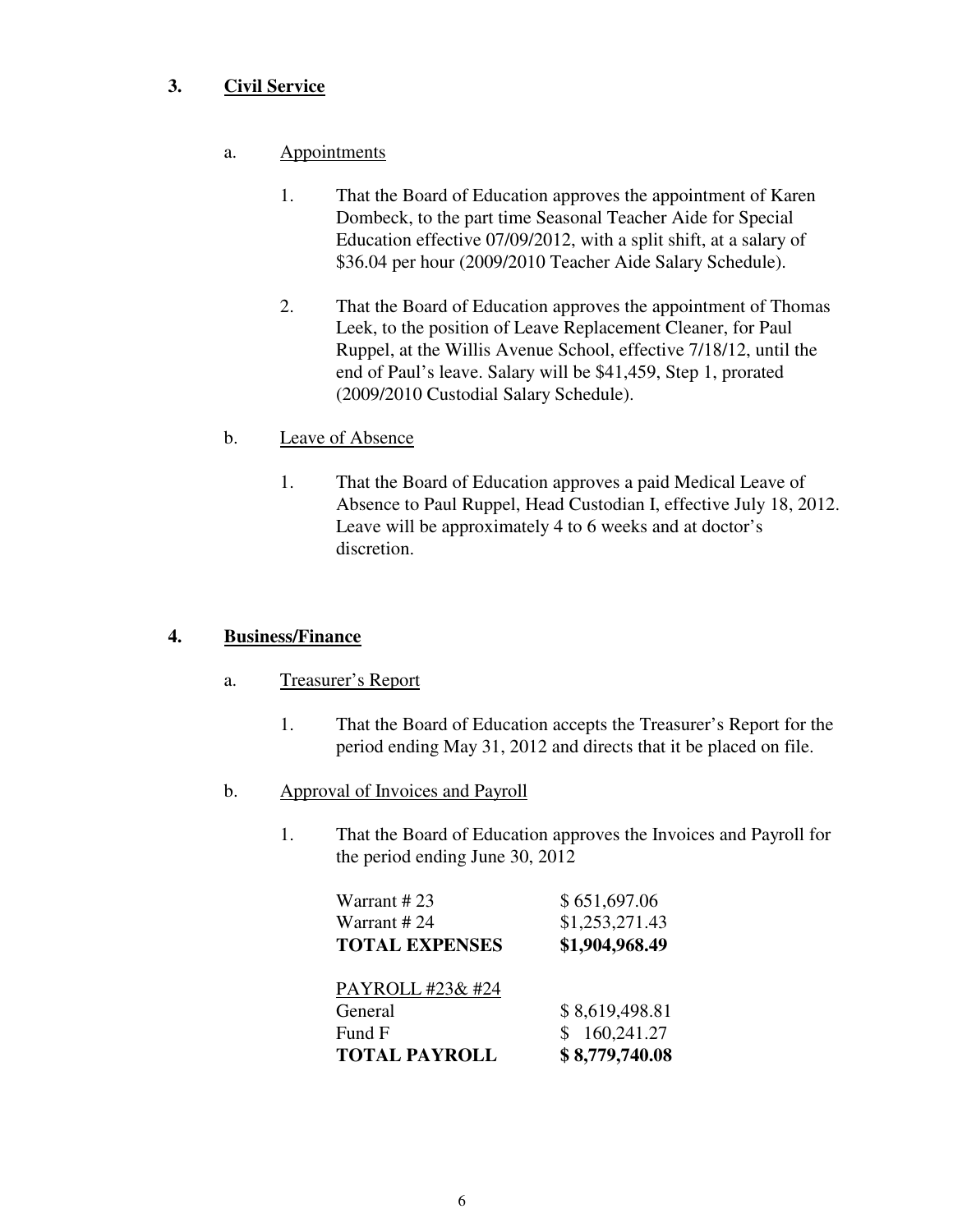# **4.1. Business/Finance: Contract Approval**

- a. That the Board of Education approves the health contract providing health services for Mineola resident children attending non-public school located in Hempstead, between the Mineola UFSD and the Hempstead UFSD for the 2011- 2012 school year.
- b. That the Board of Education approves the 2011- 2012 AS-7 contract with Nassau BOCES in the initial estimated expense of \$3,311,380 in providing services throughout the school year.

# **5. Other- Disposal of District Property**

- a. That the Board of Education approves the disposal of the following district property, according to Policy #6900:
	- 1) Lester Upright- Serial #246640- Piano was made in approximately 1954 and is in irreparable shape. Many keys are broken.

# **J. Public Comments**

# **K. Board of Education Reports**

- Comments from Board President
- Board Committee Report
- Superintendent of Schools' Reports & Comments
	- o Superintendent Comments
	- o Capital Updates
- Table Reports
	- o Finance and Operations Report
		- Monthly Financial Report
		- Building & Grounds Report
			- Building Usage
			- Vandalism
			- Work order status
		- Transportation Report
- Special Reports

\*Public Questions - Board Committee Reports; Student Organization Report; Superintendent's Report; Table Reports (All Finance & Operation Functions); and Special Report